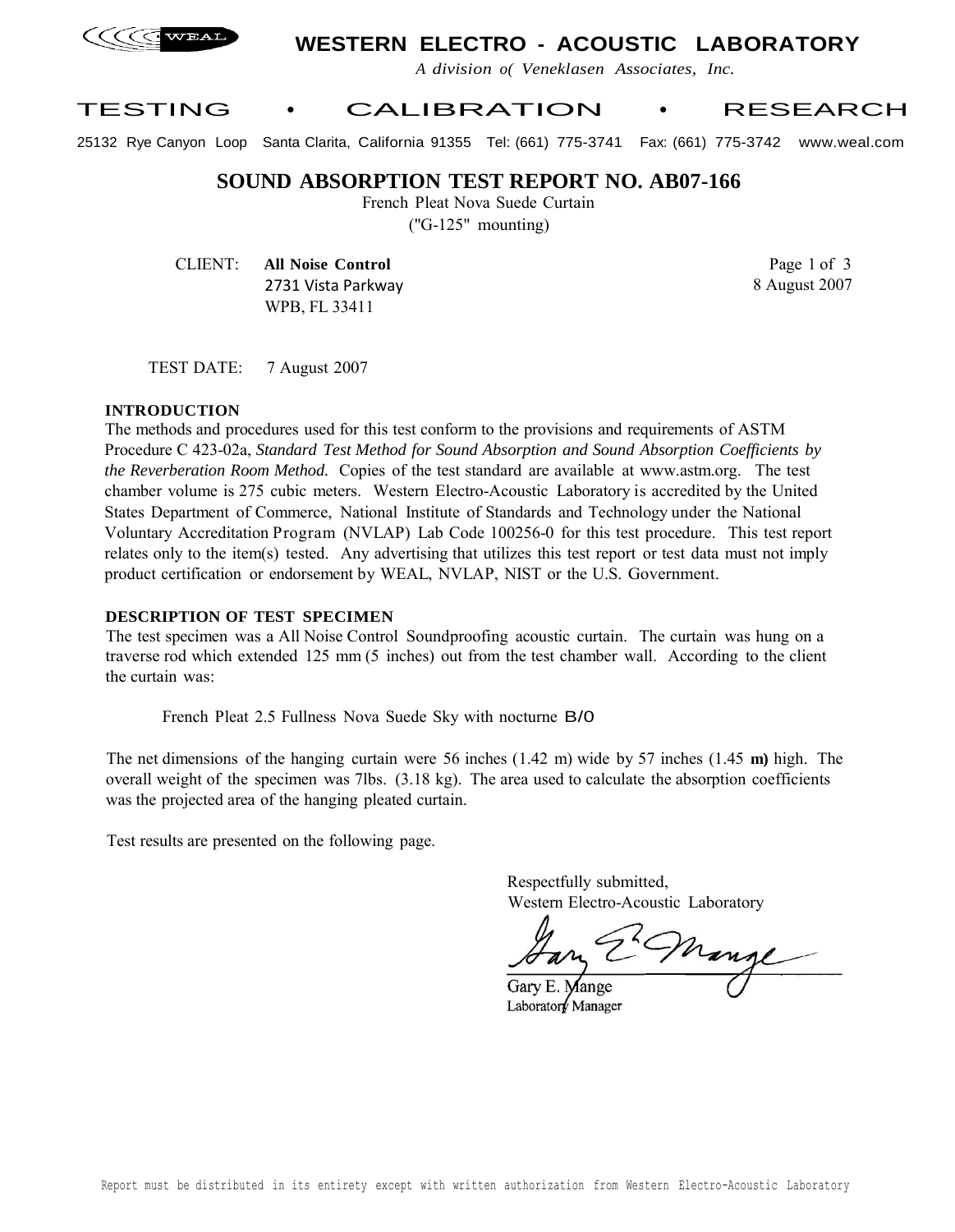# **SOUND ABSORPTION TEST REPORT NO. AB07-166**

TEST DATE: 7 August 2007

Page 2 of **3**  8 August 2007

Mounting per ASTM E 795-00: Type G-125

Area tested:  $22.17 \text{ ft}^2 (2.06 \text{ m}^2)$ 

Temperature: 77.7° F Humidity: 57%

### **TEST RESULTS**

| Frequency<br>in Hz | Absorption<br>in<br>Sabins | Absorption<br>Coefficients |
|--------------------|----------------------------|----------------------------|
| 100                | 1.1                        | 0.05                       |
| 125                | 0.0                        | 0.00                       |
| 160                | 2.6                        | 0.12                       |
| 200                | 0.0                        | 0.00                       |
| 250                | 6.6                        | 0.30                       |
| 315                | 8.8                        | 0.40                       |
| 400                | 8.5                        | 0.39                       |
| 500                | 9.5                        | 0.43                       |
| 630                | 10.2                       | 0.46                       |
| 800                | 12.1                       | 0.55                       |
| 1000               | 14.0                       | 0.63                       |
| 1250               | 15.4                       | 0.69                       |
| 1600               | 15.5                       | 0.70                       |
| 2000               | 16.6                       | 0.75                       |
| 2500               | 16.1                       | 0.73                       |
| 3150               | 16.1                       | 0.73                       |
| 4000               | 15.6                       | 0.70                       |
| 5000               | 16.1                       | 0.72                       |

### **1/3 Octave Band Absorption Data**

**NRC 0.55 SAA 0.50** 

Report must be distributed in its entirety except with written authorization from Western Electro-Acoustic Laboratory